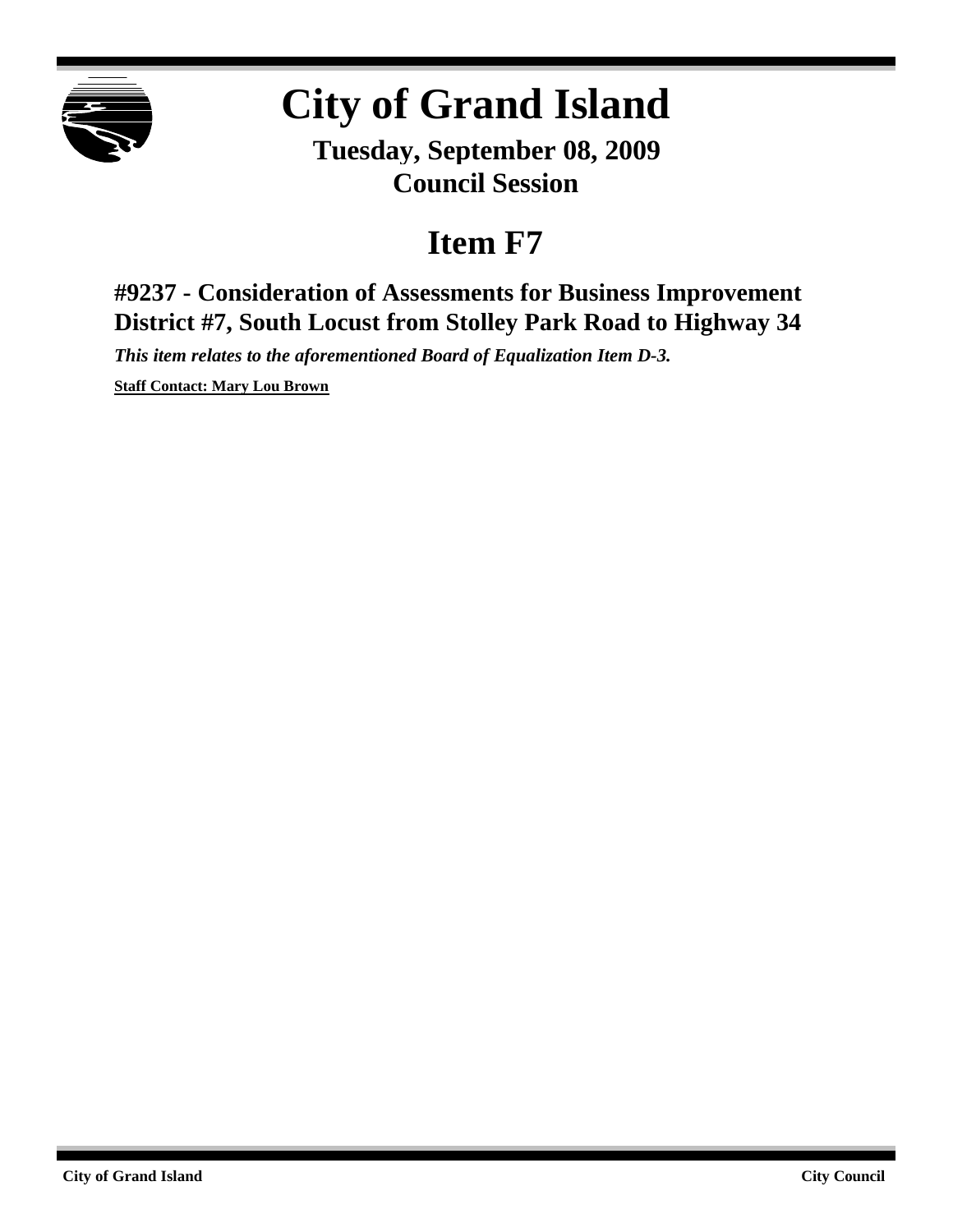#### ORDINANCE NO. 9237

An ordinance to assess and levy a special tax to pay the 2009-2010 revenue year cost of Business Improvement District No. 7 of the City of Grand Island, Nebraska; to provide for the collection of such special tax; to repeal any provisions of the Grand Island City Code, ordinances, or parts of ordinances in conflict herewith; and to provide for publication and the effective date of this ordinance.

BE IT ORDAINED BY THE MAYOR AND COUNCIL OF THE CITY OF GRAND ISLAND, NEBRASKA:

SECTION 1. There is hereby assessed upon the following described lots, tracts, and parcels of land, specially benefited, for the purpose of paying the 2009-2010 revenue year cost of Business Improvement District No. 7 of the City of Grand Island, as adjudged by the Council of the City, sitting as a Board of Equalization, to the extent of benefits accruing thereto by reason of such Business Improvement District, after due notice having been given thereof as provided by law; and a special tax for such 2009-2010 revenue year cost is hereby levied at one time upon such lots, tracts and lands as follows:

| <b>Name</b>                       | <b>Description</b>                               | Assessment |
|-----------------------------------|--------------------------------------------------|------------|
| Loney/Jerry L & Janet C           | Burch Sub W 273' Lt 1 XC City                    | 665.48     |
| Coffey/Larry W                    | Burch Sub W 125' Lt 2-3-4 XC City                | 855.10     |
| Williams/Michael S & Sandy S      | Burch Sub Lt 5 XC City                           | 568.67     |
| Williams/Michael S & Sandra S     | Burch Second Sub Lt 1 XC City                    | 667.38     |
| Eating Establishment/The          | Runza Sub Lt 1 XC City                           | 735.59     |
|                                   | Holcomb's Highway Homes E 100' Lt 12 XC City & E |            |
| Shanahan/Bradley L                | 100' Lt 13 XC City                               | 950.00     |
| Hancock/Robert D                  | Holcomb's Highway Homes Lt 14 XC City            | 520.41     |
| Hansen/Ryan & Darcy               | Holcomb's Highway Homes Lt 15 XC City            | 515.09     |
| Duering/Dianna D                  | Bartz Sub Lt 1                                   | 517.75     |
| Shovlain/Gary & Linda             | Shovlain Second Sub Lt 3                         | 738.01     |
| Mehring/Donald D                  | Holcomb's Highway Homes S 52' Lt 19 & N 1' Lt 20 | 248.57     |
| Video Kingdom Of Grand Island Inc | Holcomb's Highway Homes S 108' Lt 20 XC City     | 517.85     |
| Kershner Properties, LLC          | Holcomb's Highway Homes N 60' Lt 22 XC City      | 281.39     |
| Douthit/Charles A                 | Holcomb's Highway Homes Lt 21 XC City            | 517.85     |

Approved as to Form ¤ \_\_\_\_\_\_\_\_\_\_\_ September 3, 2009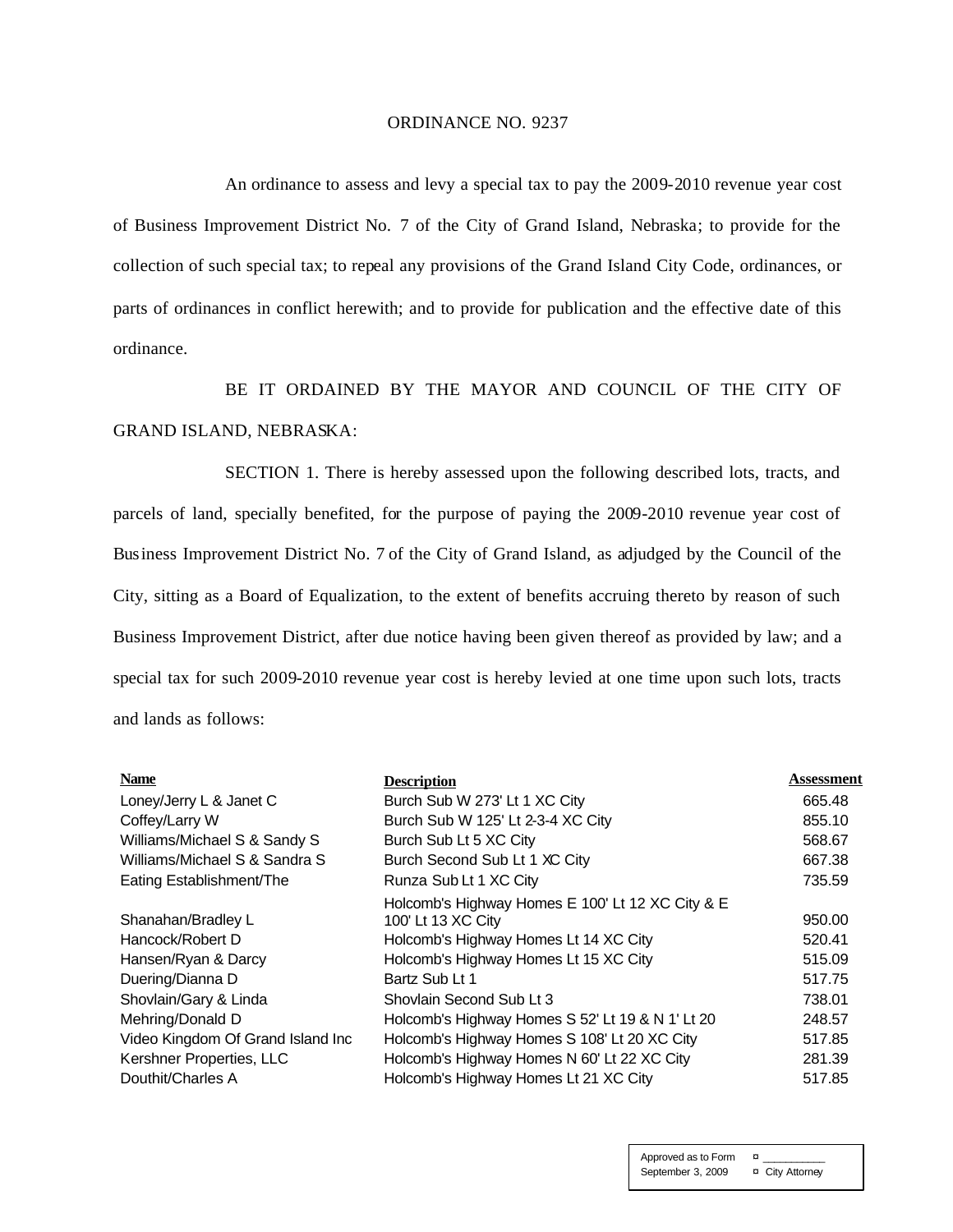### ORDINANCE NO. 9237 (Cont.)

| Da-Ly Properties LLC                      | Holcomb's Highway Homes N 12' Lt 24 XC City & S<br>98' Lt 23 XC City                                | 522.50           |
|-------------------------------------------|-----------------------------------------------------------------------------------------------------|------------------|
| Kershner Properties, LLC                  | Holcomb's Highway Homes S 49' Lt 22 & N 11' Lt 23<br><b>XC City</b>                                 | 285.00           |
|                                           |                                                                                                     |                  |
| Hernandez/Alina                           | Holcomb's Highway Homes S 97' Lt 24 XC City & N<br>38' Lt 26 XC City & All 25 XC City               | 1,158.72         |
| Larsen/Marion D                           | Holcomb's Highway Homes N 79' Lt 27 XC City & S<br>71' Lt 26 XC City                                | 712.79           |
| McCloud Super 8 Motel Inc                 | Matthews Sub Pt Lt 25 XC City                                                                       | 1,175.53         |
| Lawrey/William E & Sandra L               | Garrison Sub Lt 1 XC City                                                                           | 1,074.12         |
| City Of Grand Island                      | Mil-Nic Second Sub To The City Of Grand Island Lt 1                                                 | 0.00             |
| Nebraska Mil-Nic                          | Mil-Nic Second Sub Lt 2                                                                             | 1,299.60         |
|                                           | Roush's Pleasantville Terrace Sub Lts 1 & 28 XC City                                                |                  |
| Paulsen And Sons Inc                      | & All Lts 2-3-26-27                                                                                 | 950.29           |
| Mehring/Donald D                          | Shovlain Second Sub Lt 2                                                                            | 570.10           |
| Carpenter/Rex E & Jonadyne A              | Woodland First Sub Lt 1 200' X 400' XC City                                                         | 947.25           |
| Carpenter/Rex E & Jonadyne A              | Woodland First Sub Lt 2 200' X 400' XC City                                                         | 950.19           |
| <b>Equitable Federal Savings</b>          | Woodland First Sub Lt 3 XC City                                                                     | 950.29           |
| Oberg/Danny K                             | Woodland First Sub Lt 4 XC City                                                                     | 945.44           |
| Wilhelmi/Darryl<br>Rasmussen Jr/Richard S | Woodland First Sub Lt 5 XC City                                                                     | 950.29<br>236.79 |
| Ehlers/Pamela                             | Woodland First Sub N 50' Of E 260' Lt 6 XC City<br>Woodland First Sub S 126' Of E 260' Lt 6 XC City | 601.49           |
| Alpha Corp                                | Woodland First Sub E 260' Lt 8 XC City                                                              | 994.89           |
| <b>Stratford Plaza LLC</b>                | Woodland Second Sub Lt 11 XC City                                                                   | 2,579.82         |
| Bosselman Inc                             | Woodland Second Sub Lt 8                                                                            | 709.37           |
| Carpenter Real Estate Inc                 | Woodland Second Sub Lt 9                                                                            | 712.64           |
| Laub-Otto, LLC                            | Woodland Second Sub Lt 10                                                                           | 754.73           |
| Rasmussen Jr/Richard S                    | Woodland Third Sub Lt 1 XC N 25' Of E 260' XC City                                                  | 355.87           |
|                                           | Woodland Third Sub N 25' Of E 260' Lt 1 XC City & Lt                                                |                  |
| Arp/Dale & Kathleen                       | 2 XC City                                                                                           | 593.42           |
| McDermott & Miller, P C                   | Woodridge South Sub Lt 1 XC City                                                                    | 1,199.47         |
| Larsen/Marion D                           | Woodridge South Sub Lt 2 XC City                                                                    | 516.23           |
| South Pointe Development LLC              | South Pointe Sub Lt 1                                                                               | 1,165.51         |
|                                           | Miscellaneous Tracts 27-11-9 Pt N 1/2 SW 1/4 SW 1/4                                                 |                  |
| Milton Motels LLC                         | 3.03 A                                                                                              | 2,394.00         |
| Platte Valley State Bank & Trust          | Equestrian Meadows Sub Lt 1                                                                         | 846.55           |
| Chlonate LLC                              | Desert Rose Sub Pt Lt 1 XC City                                                                     | 2,032.19         |
| Robb/Theodore J                           | Miscellaneous Tracts 27-11-9 Pt NW 1/4 SW 1/4 XC<br><b>City 5.08 Ac</b>                             | 1,596.05         |
|                                           | Miscellaneous Tracts 27-11-9 Pt NW 1/4 SW 1/4 Pt Lt                                                 |                  |
| Mik LLC                                   | 4 Island XC City 4.85 Ac                                                                            | 1,507.03         |
| French/John L & Beth A                    | Knox Sub Lot 1 XC City                                                                              | 664.19           |
| All Faiths Funeral Home LLC               | Miscellaneous Tracts 27-11-9 Pt NW 1/4 NW 1/4 SW<br>1/4 2.34 Ac                                     | 1,140.00         |
| <b>Pharmacy Properties LLC</b>            | Equestrian Meadows Sub Lt 2                                                                         | 688.70           |
|                                           | Miscellaneous Tracts 28-11-9 Pt NE 1/4 NE 1/4 XC                                                    |                  |
| Willis/Ronald J & Lori D                  | City .445 Ac                                                                                        | 475.00           |
| Robb/Mason D                              | Knox Third Sub Lt 2 XC City                                                                         | 627.19           |
| Robb/Ted                                  | Knox Third Sub Lt 3 XC City                                                                         | 366.04           |